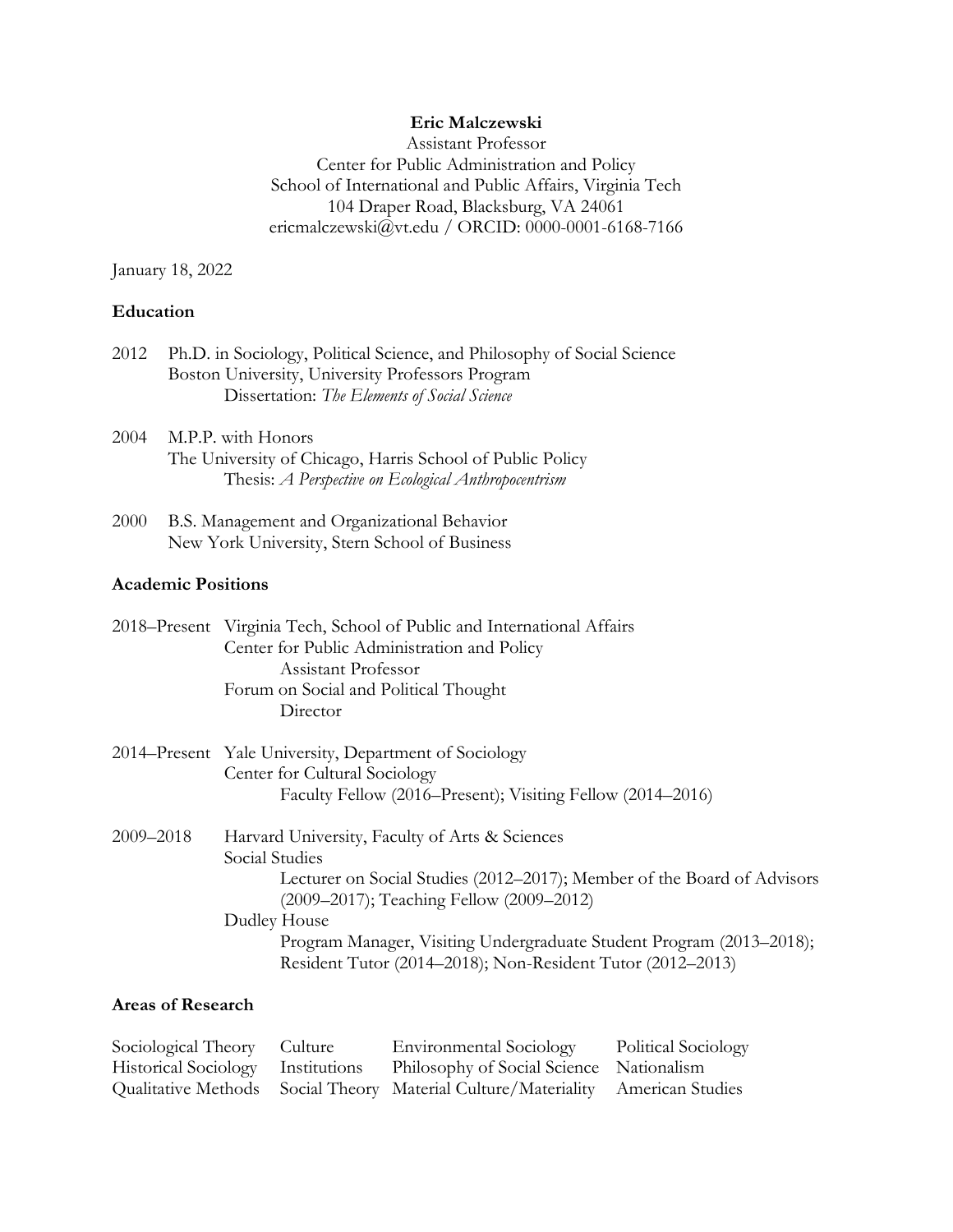# **Journal Articles**

- 2019 "The Weberian Presuppositional Analytic." *Sociological Theory Vol. 37(4)*: 363-380. DOI: 10.1177/0735275119888258
- 2019 "Durkheim and the Nation." *The Turkish Journal of Sociology* (*İstanbul Üniversitesi Sosyoloji Dergisi*) *Vol. 39*: 41-64. DOI: 10.26650/SJ.2019.39.1.0013
- 2016 "Materiality, Iconic Nature, and Albert Bierstadt's 'Great Pictures'." *American Journal of Cultural Sociology Vol. 4(3)*: 359-384. DOI:10.1057/s41290-016-0011-9.
- 2015 "On the Centrality of Action: Social Science, Historical Logics, and Max Weber's Legacy." *The Journal of Historical Sociology Vol. 28(4)*: 523-547. DOI:10.1111/johs.12081
- 2014 "This is Social Science: A 'Patterned Activity' Oriented to Attaining Objective Knowledge of Human Society." *The Journal of Classical Sociology Vol. 14(4)*: 341-362. DOI:10.1177/1468795X13495124.
- 2013 "Durkheim's *Sui Generis* Reality and the Central Subject Matter of Social Science." *Current Perspectives in Social Theory Vol. 31*: 161-175. DOI:10.1108/S0278- 1204(2013)0000031012.

### **Book Chapters, Reviews, Etc.**

- (2022) "Science as a Culture." *The Anthem Companion to Robert K. Merton.* Charles Crothers and Lorenzo Sabetta (Eds.). (forthcoming) Accepted December 7, 2020.
- (2022) "Values in Science." *The SAGE Encyclopedia of Theory.* James Mattingly and Geoffrey Golson (Eds.). (forthcoming) Accepted February 6, 2020
- 2021 "Oliver Benoit on Grenadian 'Reasons of State.'" *Now Grenada*, 28 January. Opinion / Commentary – Politics. https://www.nowgrenada.com/2021/01/oliver-benoit-ongrenadian-reasons-of-state/
- 2020 "Iconic Nature, Material Symbolism, and American Nationalism: Thomas Moran and a Vista on Yellowstone." Pp. 137-147 in *Research Handbook on Nationalism*. Liah Greenfeld and Zeying Wu (Eds.) Oxford: Edward Elgar. DOI: 10.4337/9781789903447.00020 ISBN: 9781789903430
- 2019 "Constants in History and Sociology: A Commentary on Mark Gould's 'History is Sociology: All Arguments are Counterfactuals.'" *The Journal of Historical Sociology Vol. 32(1)*: e11 e14. DOI: 10.1111/johs.12231
- 2016 "The Value(s) of Nature." *American Journal of Cultural Sociology Vol. 4(2)*: 228-239. DOI: 10.1057/ajcs.2016.3
- 2015 "Émile Durkheim." *The Wiley Blackwell Encyclopedia of Race, Ethnicity and Nationalism*. Anthony Smith, John Stone, Rutledge Dennis, et al. (Eds.). John Wiley & Sons, Ltd. DOI:10.1002/9781118663202.wberen023

# **Co-authored Works**

- 2010 "Nationalism as the Cultural Foundation of Modern Experience" (with Liah Greenfeld). *Handbook of Cultural Sociology.* John Hall, Laura Grindstaff, and Ming-Cheng Lo (Eds.). New York: Routledge, p. 526-534.
- 2010 "Politics as a Cultural Phenomenon" (with Liah Greenfeld). *Handbook of Politics: State and Society in Global Perspective*. Craig Jenkins and Kevin Leicht (Eds.) New York: Springer, p. 407-422.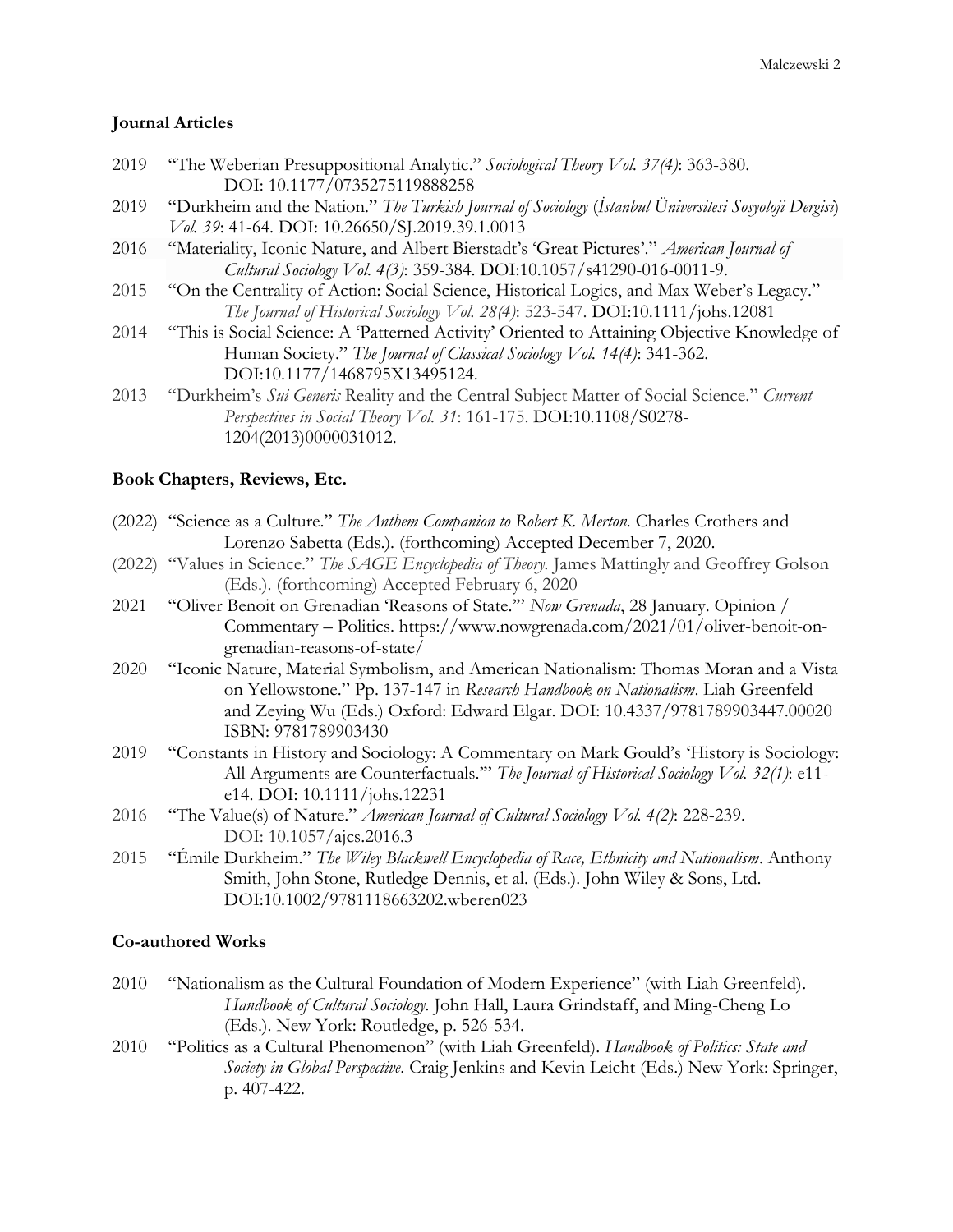### **Manuscripts and Projects in Progress**

| "Ferdinand Tönnies, Human Will, and the Epistemology of Social Cognition" – (article draft / |  |  |  |  |
|----------------------------------------------------------------------------------------------|--|--|--|--|
| under review)                                                                                |  |  |  |  |

"Taking a Stand: On the Resolution of Conflict in Max Weber's Thought" – (article in progress)

"WJ McGee and the Role of Expert Knowledge in American Conservationism" – I am continuing to organize and analyze primary documents on WJ McGee, an early and significant conservationist and member of Theodore Roosevelt's administration. I personally have made copies of every significant document of his extant in his archive in the Library of Congress, and I have compiled an almost perfectly exhaustive bibliography of secondary materials addressing McGee and his influence. Due to Covid-19, my ability to follow-up on leads in related archives (e.g. Gifford Pinchot's) temporarily has been curtailed.

*Max Weber's Presuppositional Epistemology* (research monograph)

*The Order of Nature* (research monograph)

"The Order of Nature and the Logics of Institutions" (article)

# **Conference Presentations and Invited Talks**

| 2021 | "Max Weber on the Constitutive Qualities of Politics," Social Science History Association |
|------|-------------------------------------------------------------------------------------------|
|      | Annual Conference, Philadelphia, PA (November 14 <sup>th</sup> ).                         |
| 2020 | "On the State of the Art of Cultural Sociological Theory," Boston University, Sociology,  |
|      | Professor Liah Greenfeld, October 28.                                                     |
| 2020 | "Icons, Heritage, and Material Symbols," St. George's University, Sociology, Professor    |
|      | Oliver Benoit, October 23.                                                                |
| 2020 | "Taking a Stand: On the Resolution of Conflict in Max Weber's Thought," Center for        |
|      | Cultural Sociology Conference, Yale University, (April; cancelled due to Covid-19).       |
| 2020 | "The Conception of Conflict in Max Weber's Thought," American Sociological Association    |
|      | Annual Meeting, San Francisco, (August; cancelled due to Covid-19)                        |
| 2020 | "Max Weber on the Constitutive Qualities of Politics," Social Science History Association |
|      | Annual Conference, Washington, DC, (November; cancelled due to Covid-19).                 |
| 2019 | "The Material Symbolism of Yellowstone Park, 1869-1872," Paper Session on Classification  |
|      | and Consecration, Social Science History Association Conference, Chicago,                 |
|      | (November 21 <sup>st</sup> ).                                                             |
| 2019 | "The Weberian Presuppositional Analytic," Culture Section Roundtable, American            |
|      | Sociological Association Annual Meeting, New York, August 12 <sup>th</sup> .              |
| 2019 | "Delineating Material Symbolism and Materiality," Paper Session on Symbols as Objects,    |
|      | Center for Cultural Sociology Conference: Meaning and Performing - Expressive,            |
|      | Civil, and Material, Yale University, New Haven, April 27 <sup>th</sup> .                 |
| 2019 | "Materiality and Iconic Nature: The Case of Thomas Moran," Paper Session on New           |
|      | Approaches to Consumption and Culture, Eastern Sociological Society Meetings,             |
|      | Boston, March 17 <sup>th</sup> .                                                          |
| 2018 | "The Signifying State," Paper Session Chair and Respondent, Center for Cultural Sociology |
|      | Conference: Explaining Culture/Culture Explains, Yale University, New Haven,              |
|      | April 28 <sup>th</sup> .                                                                  |
| 2018 | "Presuppositions of Iconic Nature," Paper Session on Thinking Iconically, Eastern         |
|      | Sociological Society Meetings, Baltimore, February 23rd.                                  |
| 2017 | "Conservation Ethics, the Progressive Era, and the Order of Nature," Paper Session on     |
|      | Morals, Methods, and Means of Explanation, Social Science History Association             |
|      | Conference, Montreal, November 3rd.                                                       |
|      |                                                                                           |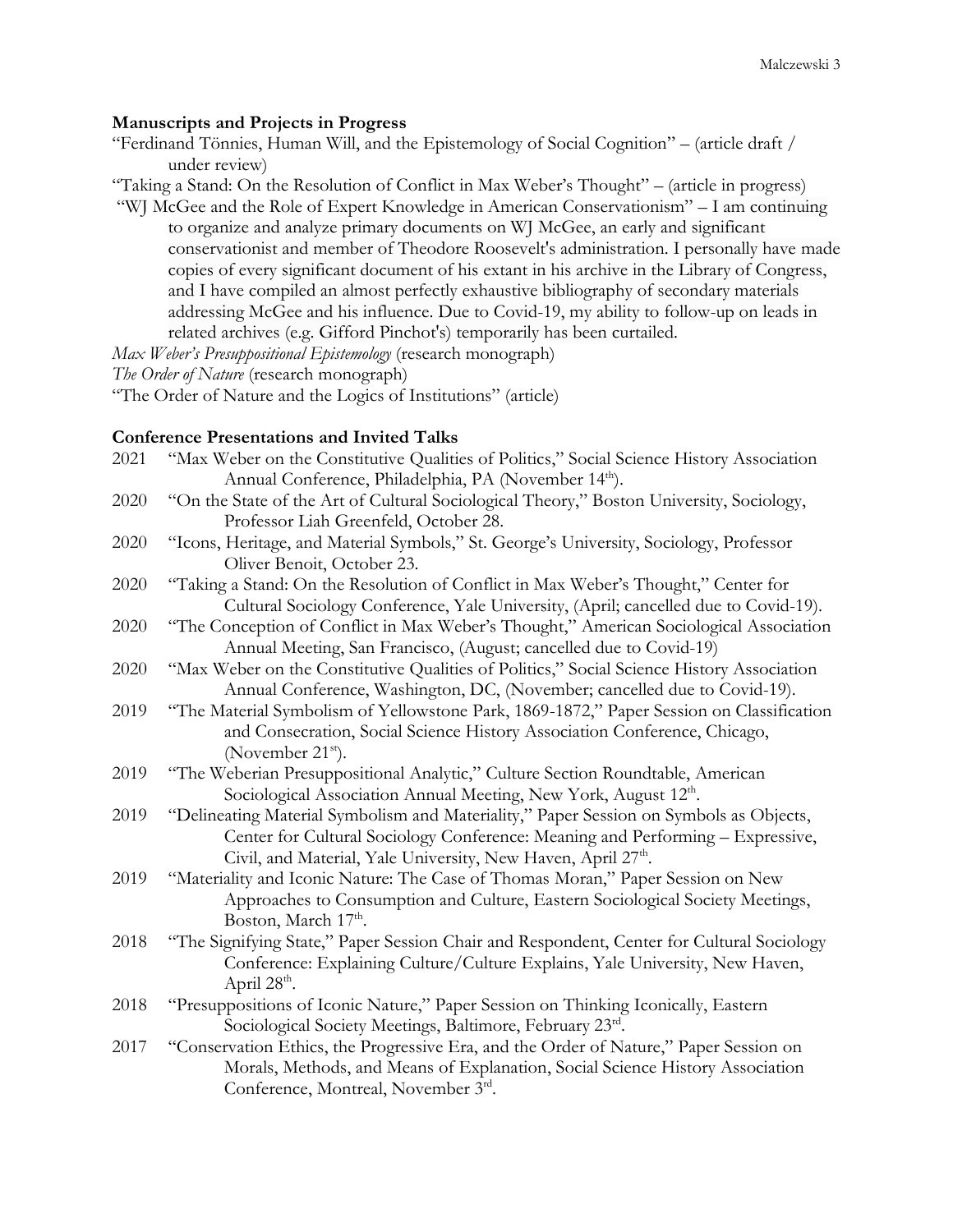| 2017 | "The Order of Nature: Structural Transformation in 19th Century America," American<br>Sociological Association Annual Meeting, Regular Session on Sociological Theory,<br>Montreal, August 13 <sup>th</sup> .       |
|------|---------------------------------------------------------------------------------------------------------------------------------------------------------------------------------------------------------------------|
| 2017 | "The Role of the Sacred in Differentiation Theory: Conservation Ethics and the Order of<br>Nature," Beyond Positivism Conference, Critical Realism Network, Montreal,<br>August 9 <sup>th</sup> .                   |
| 2017 | "The Autonomy of Orders: Three Animating Presuppositions," Center for Cultural<br>Sociology Conference: Frontiers of Cultural Sociology, Yale University, New Haven,<br>April 29 <sup>th</sup> .                    |
| 2017 | "The Institutionalization of Art in Comparative Perspective: Grenada and the U.S.," Seminar<br>on Caribbean Identity, St. George's University, Grenada, February 17 <sup>th</sup> and 24 <sup>th</sup> .            |
| 2016 | "The Last of the Buffalo: Material Symbolism, Iconic Nature, and Albert Bierstadt's<br>Legacy," Paper Session on Human Zoos, Social Science History Association<br>Conference, Chicago, November 17 <sup>th</sup> . |
| 2016 | "Materiality, Iconic Nature, and Social Resonances in the Physical Landscape," Center for<br>Cultural Sociology Conference: Meaning in Place, Yale University, New Haven, April<br>$30th$ .                         |
| 2016 | "Iconic Nature," Eastern Sociological Society Meetings, Paper Session on Understanding<br>Nature, Boston, March 19th.                                                                                               |
| 2015 | "Symbolic Presuppositions and the Culture of American Environmentalism," American<br>Sociological Association Annual Meeting, Theory Section Roundtable, Chicago,<br>August 24 <sup>th</sup> .                      |
| 2015 | "The Order of Nature," Center for Cultural Sociology Conference: Cultural Sociology Writ<br>Small, Yale University, New Haven, May 2 <sup>nd</sup> .                                                                |
| 2015 | "Diverse Stakeholders: Obstacles and Opportunities to Implementing Environmental<br>Policies," Paper Session Chair, Eastern Sociological Society Meetings, March 1st.                                               |
| 2015 | "The Culture of American Environmentalism," Eastern Sociological Society Meetings,<br>Roundtable on Environment and Ideology, New York, February 27 <sup>th</sup> .                                                 |
| 2015 | "From Motivation to Action," Harvard University, Department of Sociology, Culture and<br>Social Analysis Workshop, Cambridge, March 30 <sup>th</sup> .                                                              |
| 2013 | "Social Science and Understanding Human Society," St. George's University, Grenada,<br>February.                                                                                                                    |
| 2013 | "Nationalism and Modern Culture," St. George's University, Grenada, February.                                                                                                                                       |
| 2012 | "This is Social Science," The Institute for the Advancement of the Social Sciences at Boston<br>University, Boston, February.                                                                                       |
| 2010 | "Durkheim and the Autonomy of Mind and Culture," The Institute for the Advancement of<br>the Social Sciences at Boston University, Boston, October.                                                                 |
| 2010 | "On Mentalist Sociology," The Institute for the Advancement of the Social Sciences at<br>Boston University, Boston, March.                                                                                          |
| 2007 | "Occasional Lectures in the Sociology of Culture at Boston University," Symposium<br>Organizer, Department of Sociology, Boston University, Boston, (Fall Term).                                                    |
| 2006 | "Annie Dillard's 'Total Eclipse," A Socratic Conversation, The University Professors<br>Program, Boston University, Boston, November.                                                                               |
| 2005 | "Casuistry and the Cannibals: The Form of Conscience in Robinson Crusoe," A Socratic<br>Conversation, The University Professors Program, Boston University, Boston,<br>October.                                     |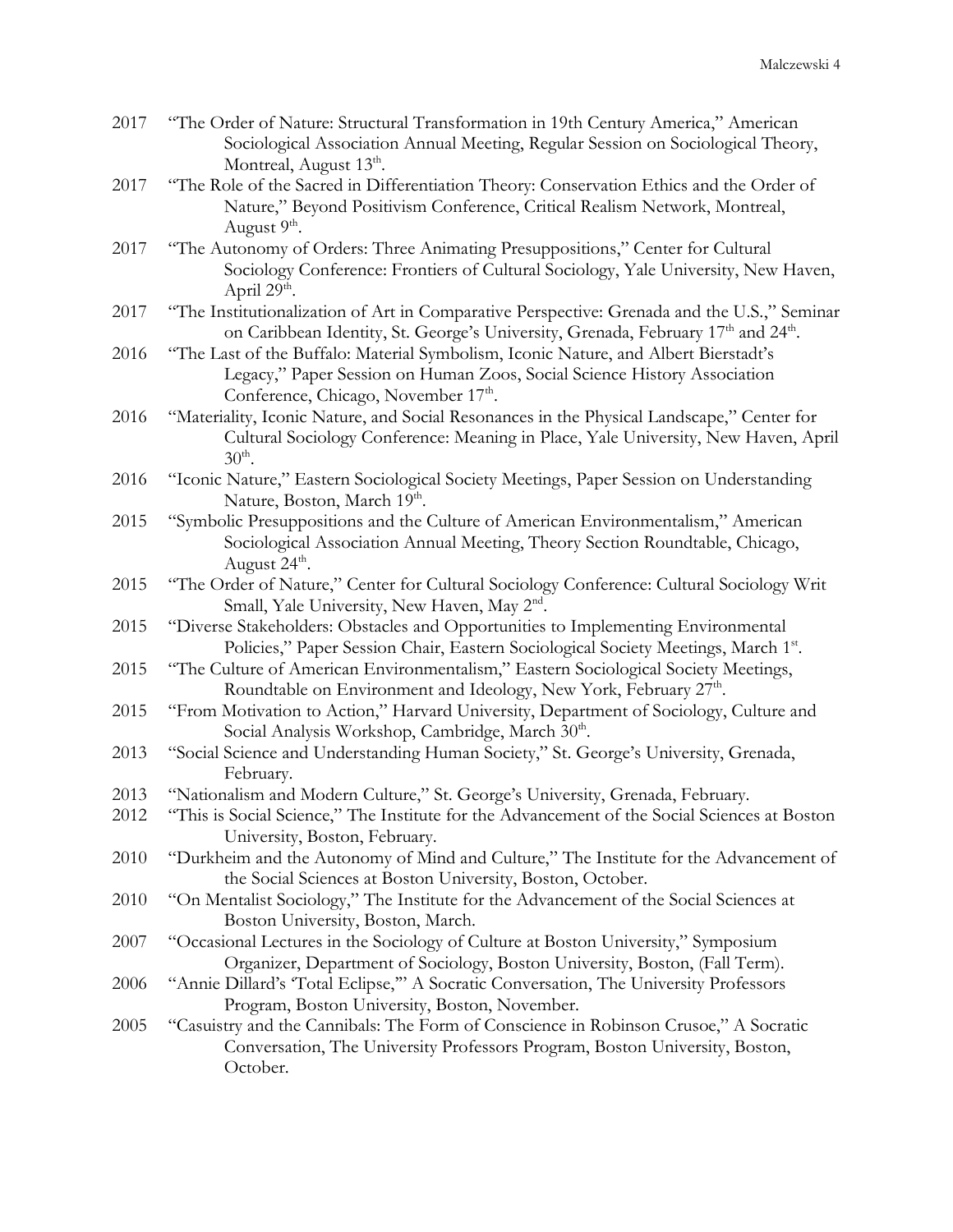# **Service**

Virginia Tech, CPAP, MPA Committee 2021-Present

Virginia Tech, CPAP, PhD Committee 2018-2021

Virginia Tech, CPAP, Qualifying Examination Committee (Normative Foundations) 2018-Present Spring 2020 – Peter Gregory; Spring 2021 – Todd McDonald

Virginia Tech, CPAP, MPA Portfolio Committee 2018-Present Spring 2019: Parker Mabe and David Malewicz Fall 2019: Brady Deal and Jonathan McCoy Spring 2020: Vicky Moore, Lucas Hodge, Matthew Jones, Alberto Jaimes Fall 2020: none Spring 2021: Hunter Anderson Fall 2021: Patrick Elwell

VT Academic Support Committee (representing CAUS): May 26, 2020 June 30, 2022

Organized PGG/CPAP Student Colloquium with Professor Ralph Buehler – April 29, 2021

#### **Forum on Social and Political Thought**

Spring 2021 – *Visit from Charles Zug*

- 2018-2019 *To be added: Rousseau/Durkheim tutorials. Check dates. 11-08-19 One Flew Over the Cuckoo's Nest*
- Spring 2020 Forum Movie Night: Rope (discussion led by Eric Malczewski) 02-21-20; "Reassessing Free Speech in Higher Education through Mill's Harm Principle" (discussion led by Alberto Jaimes 04-02-2020); and, "Reconceptualizing the Citizen" (discussion led by Lucas Hodge 03-26-20).
- Fall 2020 Constitution Day Event: "The Constitution of the United States and Its Contribution to Human Flourishing" (featuring talks by Todd McDonald, Alberto Jaimes, and Peter Gregory 09-17-20); and, "Gun Violence in Black and White: Race and Disparities in Firearm-related Fatalities" (discussion led by Peter Gregory 10-21-20).

# **Forum Reading Group**

- Spring 2020 Nietzsche, *The Genealogy of Morality* (series led by Peter Gregory) 02-07-20, 02-14- 20, 02-21-20, and 02-28-20; John Locke, "A Letter Concerning Toleration" (series led by Todd McDonald) 03-27-20 and 04-03-20; and, Charles Tilly, "War Making and State Making as Organized Crime" (discussion led by Eric Rozenweig) 04-17-20.
- Fall 2020 John Locke, *The Second Treatise of Government* (discussion led by Bruce Pencek) 09-11-20, 09-18-20, and 09-25-20.

#### **Student Advising**

Peter Gregory – Fall 2020 Independent Study Todd McDonald – Spring 2021 Independent Study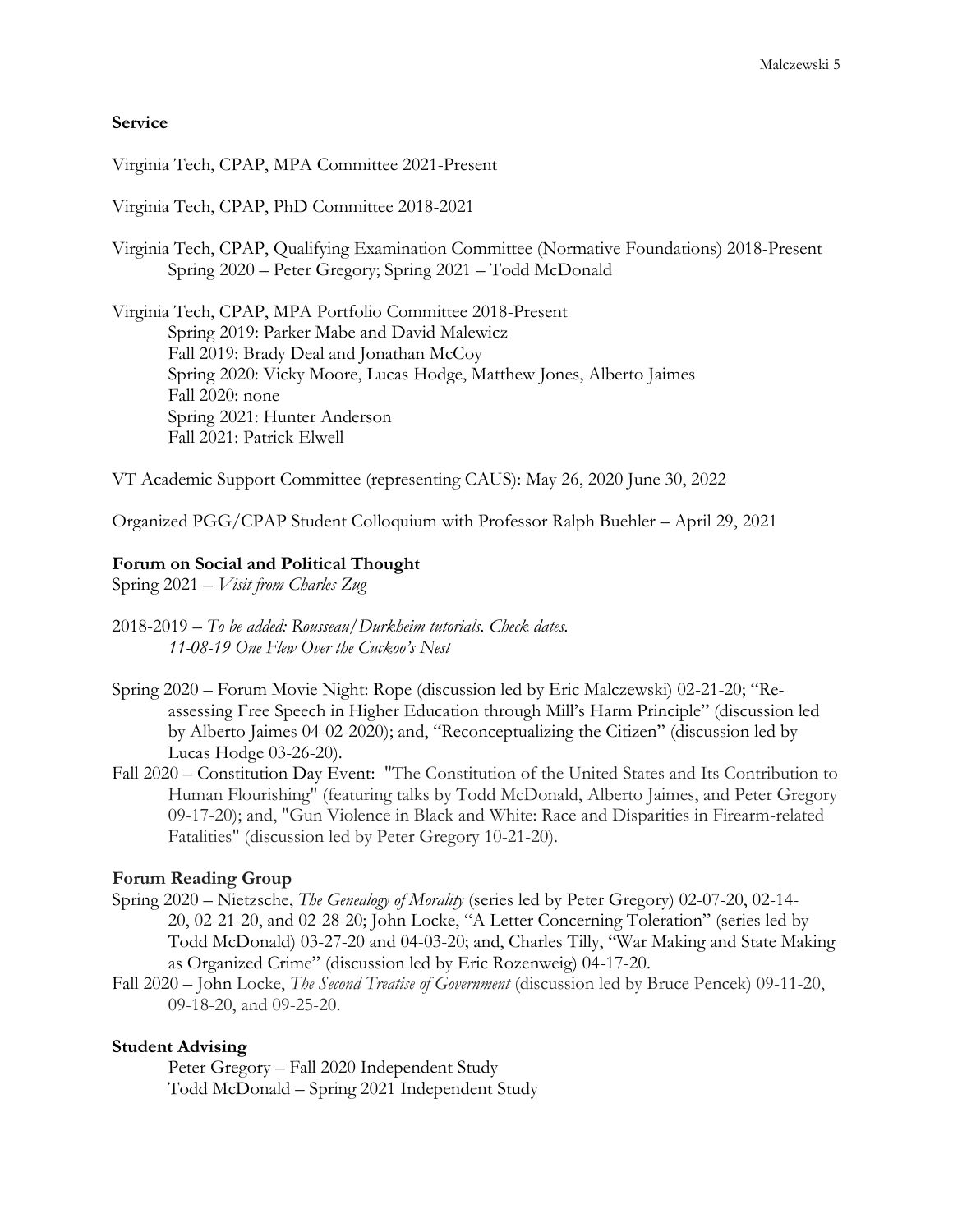# **Activities, Memberships, Etc.**

| Director, Forum on Social and Political Thought, Center for Public Administration and Policy, Virginia |  |  |
|--------------------------------------------------------------------------------------------------------|--|--|
| Tech 2019–Present                                                                                      |  |  |

*Participant*, "America in the Republican Tradition," Jack Miller Center Summer Institute, Philadelphia, June 26<sup>th</sup>–July 3<sup>rd</sup> 2019.

*Referee, Poetics* (March 2021), *Acta Sociologica* (12-03-20), *American Journal of Cultural Sociology, American Journal of Sociology, Cultural Sociology* (01-10-19)*, Journal of Classical Sociology, Qualitative Sociology* (12-22-18)*, Sociological Inquiry,* and *Sociological Theory*

*Participant*, Yale University Philosophy of Social Science Post-Doctoral Seminar, August 2015 *Member,* The Institute for the Advancement of the Social Sciences, Boston University, 2004–2012

*Member,* American Sociological Association, Eastern Sociological Society, Social Science History Association

*Participant*, Harvard University, Culture and Social Analysis Workshop, 2012–2015 *Participant*, The University of Chicago, Comparative Politics Workshop, 2003–2004 *Editorial Staff*, The University of Chicago, Chicago Literary Review, 2002–2004

#### **Teaching and Advising Awards**

Harvard University Certificate of Teaching Excellence (2012, 2013, 2014, 2015, & 2017) Harvard University Star Family Prize for Excellence in Advising – Harvard's Highest Award for Advising (2015)

Harvard University Barrington Moore Award for Excellence in Advising – Highest Departmental Award for Advising (2013)

Harvard University Certificate of Distinction in Teaching (2009 & 2010)

# **Teaching Experience**

Virginia Tech, School of Public and International Affairs, Center for Public Administration and Policy Adv. Topics (Orgs.) The Social and Political Thought of Max Weber – Fall 2018. *Normative Foundations (MPA)* – Fall 2018, Fall 2019; *Capstone A Seminar* – Spring 2019; Spring 2020 *Normative Foundations (PhD)* – Fall 2019. Spring 2021 *Adv. Topics (Ethics) Principles of Politics* – Fall 2020 Doctoral Mentoring Program – Fall 2019, Spring 2020, Fall 2020, Spring 2021 Independent Studies – Race and Gun Violence F2020; Culture and Economy S2021

Harvard University, Faculty of Arts and Sciences

*Introduction to Social Theory* (Social Studies 10) – Fall 2009, Spring 2010, Fall 2010, Spring 2011, Fall 2011, Spring 2012, Fall 2012, Spring 2013, Fall 2013, Spring 2014, Fall 2014, Spring 2015, Fall 2015, Spring 2016, Fall 2016, Spring 2017 *Modernity, Society, and the Novel* (Freshman Seminar) – Fall 2013, Fall 2014 *Anti-Foundationalism and Modern Theory* (Social Studies 91r) – Spring 2013 *German Nationalism and Social Thought in the Postwar World* (Social Studies 91r) – Spring 2012 *The Cultural Foundations of American Economic Behavior* (Social Studies 91r) – Fall 2009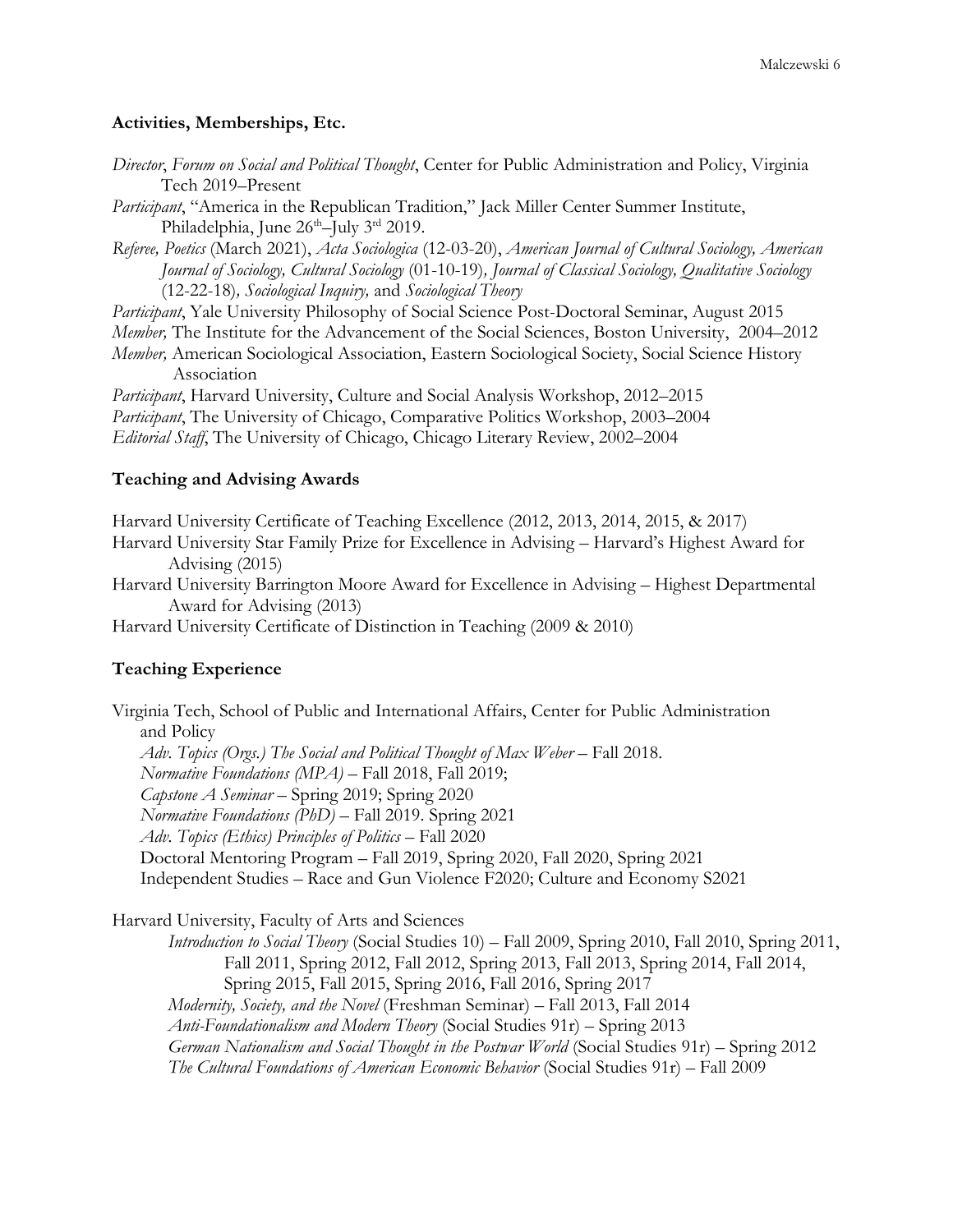Honors Theses Advised: "Progress or Regress: A Critical Examination of Neoliberal Feminism" (McNulty-Finn); "Coping with Crisis: Black Male Joblessness and Theories of Resilience" (Jonas); "Mayeux v. Diocese of Baton Rouge: The Social Role of Religious Obstinance" (McCallum); "Virtue, Reason, and Skepticism: The Limits of Ethical Theory" (Mitchell – Hoopes Prize Winner); "Framing American Human Rights Journalism During the Ebola Crisis" (Chung); "Restoring Human Dignity: Race, Peace, and Violence in Recent Student Protests in KwaZulu-Natal, South Africa" (Leonidas); "Modern German *Wiedergutmachung*: The Remnants of 'Moral Obligation and Mutual Responsibility' in State and Society" (Maas); "Scenes of Violence: Political Oppression, Brutality, and Edward Bond's *Saved*" (Regan); "Color-Blind Jurisprudence and the Veil of Racial Ignorance" (Fonge); "Exposing Reality: Globalization's Effects on Identity and the Possibility for Social Cohesion in the 21st Century" (Ho); "From Dixieland to Walmart Country" (Schmookler); and, "Max Weber's Theory of Ideas" (Stefanovski – Hoopes Prize Nominee).

### Boston University

College of Arts and Sciences, Teaching Fellow *Classics of Social Theory* – Spring 2007; *Time Recreated* – Fall 2006 University Professors Program, Teaching Assistant *Culture and Society* – Spring 2006, Spring 2007, and Spring 2008 *Modernity Seminar* – Spring 2006, Fall 2006, Spring 2007, Fall 2007, and Spring 2008 *Sociology of Culture* – Fall 2007 *Comparative Political Analysis: Theories of Nationalism* – Fall 2006

### **Other Experience**

| 2005          | Writing Tutor, Boston University, College of Arts and Sciences    |
|---------------|-------------------------------------------------------------------|
| $2000 - 2002$ | Associate, Marenzana Group, New York                              |
| $2000 - 2002$ | Project Leader & Volunteer, New York Cares                        |
| 1999-2000     | Resident Assistant, NYU, Department of Housing and Residence Life |
| 1998 / 1999   | Summer Intern, Salomon Smith Barney (Santa Fe / New York)         |
| 1994–1995     | Boatswain's Mate, USS Dwight D. Eisenhower, United States Navy    |
|               | Recipient of a National Defense Service Medal (1995)              |

# **Languages**

French (reading, writing, and speaking) and German (research)

# **References**

Jeffrey Alexander, Lillian Chavenson Saden Professor of Sociology Yale University, 493 College Street, Room 203, New Haven, CT 06511-8907 jeffrey.alexander@yale.edu

Jonathan Eastwood, Laurent Boetsch Associate Professor of Sociology Washington & Lee University, Newcomb Hall 225, Lexington, VA 24450 eastwoodj@wlu.edu